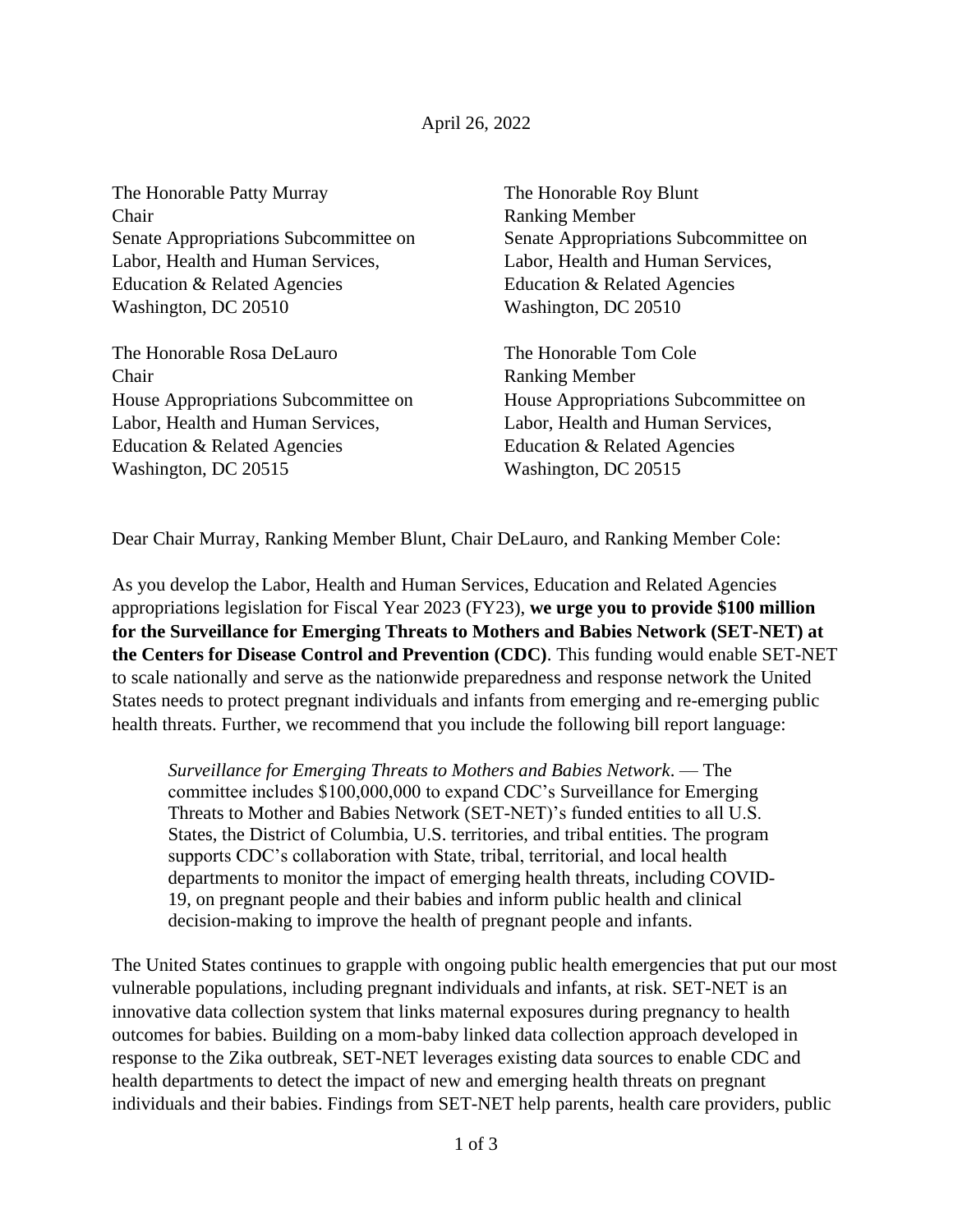health professionals, and policymakers take action to save lives, reduce risk, and improve the health of pregnant individuals and infants.

In FY22, SET-NET provided support to 31 state, local, and territorial health departments to monitor the impact on pregnant individuals and their babies of exposure to Zika, syphilis, hepatitis C, or COVID-19. With sufficient funding, SET-NET could expand to support 64 state, local, and territorial health departments as they collect, analyze, and report data on additional existing and emerging infectious disease threats to pregnant individuals and their babies and broaden the scope of SET-NET to examine environmental hazards like lead or perfluouroalkyl substances (PFAS). A truly national SET-NET would increase the racial, ethnic, geographic, and socioeconomic diversity of data available on the impacts on women, infants, and children of exposures during pregnancy. With additional resources, SET-NET could also support academic institutions and clinical networks to conduct mother-baby longitudinal cohort studies to examine the risks, benefits, and adoption of prevention and treatment strategies for specific health threats.

As a result of the public health data infrastructure built by SET-NET, and with some emergency COVID funding, funded sites were able to rapidly adapt their surveillance systems to collect data to answer questions about the health effects of COVID-19 exposure on pregnant individuals and their babies. Published findings from SET-NET data in 2020 showed that pregnant people with COVID-19 may be at increased risk of having a preterm infant compared to pregnant people without COVID-19. Later published findings of SET-NET data in 2021 identified risk factors for pregnant individuals who may experience more severe illness. These findings underscored the need for infection prevention and supported a recommendation of vaccination during pregnancy. Moving forward, it is critical that Congress continue to invest in SET-NET entities to support rapid data collection and a deeper understanding of impact of COVID-19 infection during pregnancy.

Thank you for your consideration of this request to provide **\$100 million for SET-NET in FY23** to fully fund our national preparedness and response network focused on pregnant individuals and infants. Investing in this sustainable framework for rapid, evidence-based data collection can ensure that the United States is prepared to meet the unique needs of pregnant individuals and infants in response to a wide range of public health threats.

Sincerely,

2020 Mom AFE Foundation AIDS Alliance for Women, Infants, Children, Youth & Families Alliance for Black NICU Families American Academy of Family Physicians American Academy of Pediatrics American College of Nurse-Midwives American College of Obstetricians and Gynecologists American College of Osteopathic Obstetricians and Gynecologists American College of Physicians Association of Maternal & Child Health Programs